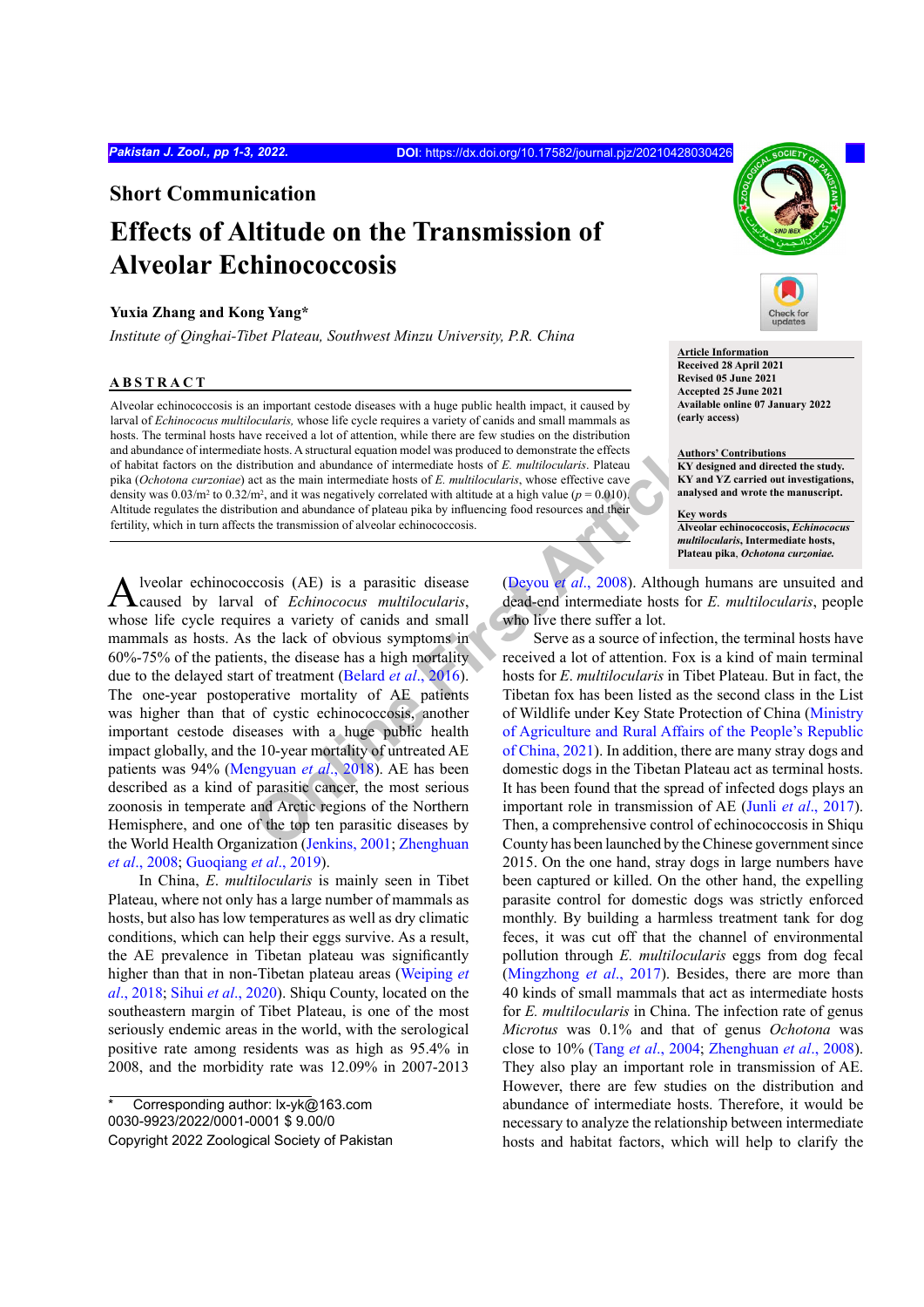distribution and abundance of intermediate hosts, and provide a theoretical basis for the AE prevention.

#### *Materials and methods*

The intermediate hosts density was determined by the block-open method. 32 sample sites were choosed at random in Shiqu County, Sichuan province, China.

The sample sites were  $25 \text{ m} \times 25 \text{ m}$  squares, with an altitude of 3924 m to 4249 m. The number of blocked caves was 47 to 226 among 32 sample sites, which depended on the number of caves in the sites (Supplementary Table I). Some indicators were recorded the next day, including the number of effective caves, the intermediate hosts species, and the distances from the sample sites to rivers, roads and human settlements. Caves provide mall mammals with shelter and protection, thus the number of effective caves can represent their density to some extent.

Then a structural equation model (SEM) was constructed by Amos software to analyze the relationship between the number of effective caves and other factors.



Fig. 1. The SEM of the number of effective caves and habitat factors. The solid line indicates a significant correlation; \* indicates *p*<05; \*\* indicates *p*<01; direction of the arrow changes from the latent variable to dependent variable; black arrow indicates a positive influence, red arrow indicates a negative influence; the full line indicates a significance, the dotted line indicates no significance; the number on the arrow is the normalized estimated coefficient.

#### *Results*

In our study, as shown in Supplementary Table I, the number of effective caves was 17 to 201 per sample sites. That is to say, the effective cave density of the intermediate hosts was  $0.03/m^2$  to  $0.32/m^2$ . As for the species, the investigation found that all intermediate hosts were plateau pika except in one sample quadrat that had rodent mammals (*Lasiopodomys fuscus*), thus plateau pika is the main intermediate hosts for *E. multilocularis* 

in Shiqu County.

In addition, the distances from the sample sites to the rivers, roads and human settlements were 30 m to 3000 m, 10 m to 800 m, and 0.21 m to 3000 m, respectively. Our SEM fits well with the following parameters:  $p = 0.411$ , RMSEA =  $0.029$ , CFI =  $0.945$ , CHI/DF =  $1.025$  (Fig. 1), because a SEM is regarded to match the data when *p* > 0.05, RMSEA < 0.08, 0.9 < CFI < 1, 1 < CHI/DF <3 (1  $\leq$ CHI/DF $\leq$  2 is better). The model shows that the number of effective caves was directly affected by altitude with standardization coefficients of  $-0.40$  ( $p = 0.010$ ), and  $48\%$ of the number of effective caves explained by this model.

#### *Discussion*

Since the terminal hosts were strictly controlled in Shiqu County, we need to think about the effects of intermediate hosts for *E. multilocularis*. In this study, plateau pika is the main intermediate hosts in Shiqu County. According to the literature (Shijie *et al*., 2018), the density of plateau pika (103.80/hm2 ) were higher than that of rodent (83.35/hm2 ), and AE infection rate of plateau pika (6.50%) were also higher than that of rodent (3.01%) in Shiqu County. Moreover, plateau pika was detected in 99% of Tibetan fox food and accounted for 53.7% of its stomach contents (Harris *et al*., 2014). As the plateau pika is preyed upon by the fox, *E. multilocularis* can develop from larval stage to adult worms which lay eggs, then becoming a source of infection. Therefore, plateau pika play an important role in the transmission of AE.

Plateau pika prefer some habitats, altitude and rivers are the main factors affecting their habitat selection (Ye *et al*., 2014). Our SEM indicated that the number of effective caves was negatively correlated with altitude at a statically significantly level. Plateau pika are more widely distributed at low altitudes, thus we speculated that the pika select habitats by depending on oxygen concentration and temperature. On the one hand, oxygen concentration affects the physiological structure in male and the foetuses number in female among pikas (Lian *et al*., 2014). Thus, the oxygen level, decreasing with altitude increases, regulates population quantity of this species. On the other hand, the temperature also decreasing with altitude increases. Plateau pika may fail to reproduce at low temperatures during the breeding season (Shengqing *et al*., 2015). Low temperature makes pikas consume a large amount of heat to resist the cold, which leads to an increasing demand for food resources- often limited and shortage supply at high altitude.

#### *Conclusions*

In Shiqu County, the main intermediate hosts are Plateau pika, whose distribution and abundance are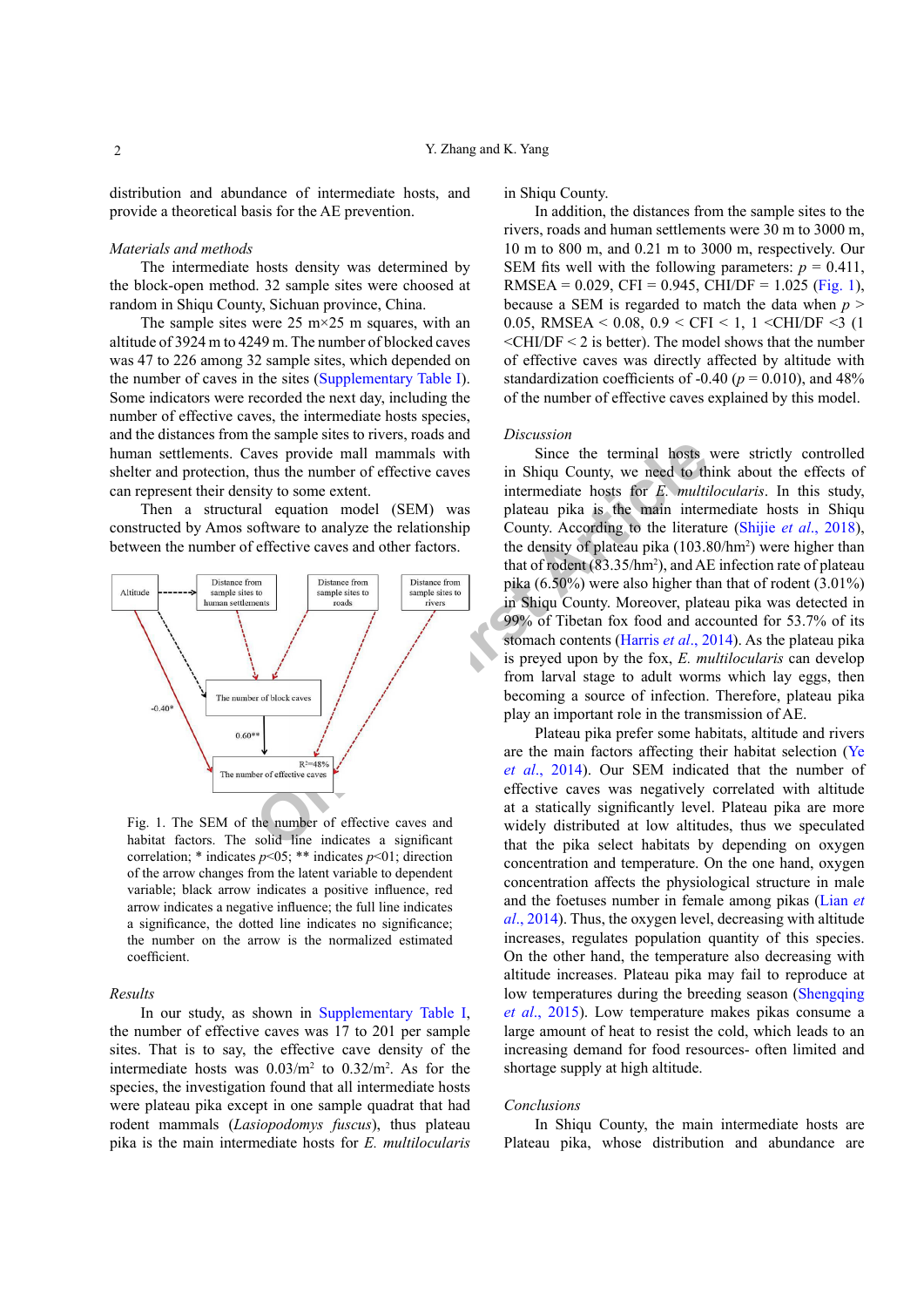regulated by altitude, and it is speculated that the pikas select habitats depending on temperature and oxygen concentration.

### *Acknowledgments*

This work was supported by the National Natural Science Foundation of China (31070380), the Fundamental Research Funds for the Central Universities, Southwest Minzu University (2019XMJXPY07), funded by Science and Technology Department of Sichuan Province (2020YFH0107). In addition, the authors are most grateful to Hongqi Xie (Station master of Ganzi Grassland Workstation) for his support of this work.

#### *Supplementary material*

There is supplementary material associated with this article. Access the material online at: https://dx.doi. [org/10.17582/journal.pjz/20210428030426](https://dx.doi.org/10.17582/journal.pjz/20210428030426)

### *Statement of conflict of interest*

The authors have no potential conflict of interest.

#### *References*

- Harris, B., Jiake, Z., Yinqiu J., Kai, Z., Chunyan, Y. and Douglas, W., 2014. *J. Mammal.*, **95**: 1207-1221. <https://doi.org/10.1644/14-MAMM-A-021>
- mentary material associated with<br>
mentary material online at: https://dx.doi. 35965591 html (accessed<br>
jz/20210428030426<br>
Shengqing, L., Jiapeng, Q., 101, D., Benfu, L.,<br>
mo potential confl[ic](http://www.forestry.gov.cn/ccb/4872/20210208/235002335965591.html)t of interest. The paraming T., Belard, S., Tamarozzi, F., Bustinduy, A.L., Wallrauch, C., Grobusch, M.P., Kuhn, W., Brunetti, E., Joekes, E. and Heller, T., 2016. *Am. J. trop. Med. Hyg*., **94**: 8-21. <https://doi.org/10.4269/ajtmh.15-0421>
- Deyou, Y., Qian, W., Yan, H. and Liang, H., 2008. *J. Pathog. Biol*., **3**: 621-622.
- Guoqiang, Z., Hongbing, Y., Li, L. and Wanzhong, J., 2019. *Chinese J. Zoon*., **35**: 59-65.
- Jenkins, D.J., 2001. *Int. J. Parasitol*., **31**: 1717-1718.

## [https://doi.org/10.1016/S0020-7519\(01\)00318-6](https://doi.org/10.1016/S0020-7519(01)00318-6)

- Junli, L., Luju, L. and Jinqian, F., 2017. *J. North Univ. China (Nat. Sci. Ed.)*, **38**: 647-651.
- Lian, W., Chenlong, W., Lihua, L. and Dengbang, W., 2014. *J. Qinghai Univ. (Nat. Sci. Ed.)*, **32**: 1-5.
- Mengyuan, Z., Liying, W., Yayi, G. and Weiping, W., 2018. *Chin. J. Parasitol. Parasit. Dis.*, **36**: 156-160.
- Mingzhong, Z., Aiguo, Y., Zhexue, Z., Dongbo, Y., Li, G., Wei, H., Chaohui, Z., Duo, J., Zhiping, L., Yunfei, W., Lijun, Y. and Qian, M., 2017. *Chinese J. Anim. Quarant*., **34**: 32-35.
- MARA, 2021. *List of wildlife under key state protection*. Announcement of the Ministry of Agriculture and Rural Affairs (MARA) of the National Forestry and Grassland Administration, No. 3, 2021. [http://](http://www.forestry.gov.cn/ccb/4872/20210208/235002335965591.html) [www.forestry.gov.cn/ccb/4872/20210208/2350023](http://www.forestry.gov.cn/ccb/4872/20210208/235002335965591.html) 35965591.html (accessed 27 Jun, 2021).
- Shengqing, L., Jiapeng, Q., Huhu, Y., Lihua, L. and Yanming, Z., 2015. *J. Wildl*., **36**: 18-23.
- Shijie, Y., Hui, L., Benfu, L., Jinrong, Z. and Jia, P., 2018. *Chin. J. Vector Biol. Contr*., **29**: 235-238. [https://doi.org/10.1564/v29\\_oct\\_13](https://doi.org/10.1564/v29_oct_13)
- Sihui, W., Weiping, W., Shuai, H. and Chuizhao, X., 2020. C*hin. J. Parasitol. Parasit. Dis*., **15**: 924-928.
- Tang, C.T., Quian, Y.C., Kang, Y.M., Cui, G.W., Lu, H.C., Shu, L.M., Wang, Y.H. and Tang, L., 2004. *Parasitology*, **128**: 187. [https://doi.org/10.1017/](https://doi.org/10.1017/S0031182003004438) S0031182003004438
- Weiping, W., Hu, W., Qian, W. and Xiaonong, Z., 2018. *Chin. J. Parasitol. Parasit. Dis*., **36**: 1-14.
- Ye, L., Zhenyu, W., Xiang, Z. and Lei, S., 2014. *Chin. J. Vector. Biol. Contr*., **25**: 28-31.
- Zhenghuan, W., Xiaoming, W. and Xiaoqing, L., 2008. *Ecohealth*, **5**: 115-126. [https://doi.org/10.1007/](https://doi.org/10.1007/s10393-008-0174-0) s10393-008-0174-0